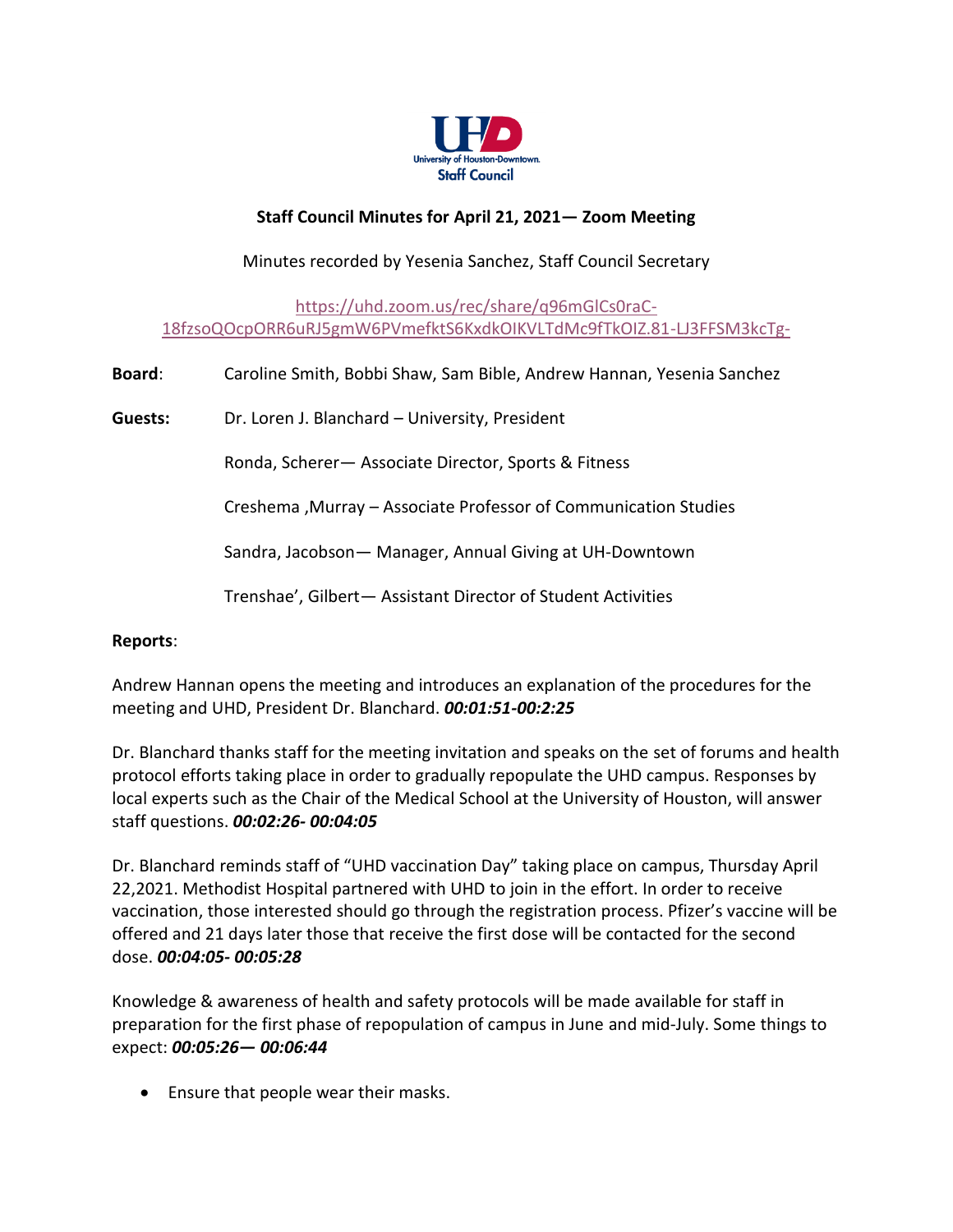- Purell Stations around campus.
- Elevators and Hallways marked to people know exactly how to flow.
- Signs on floors to remind people not to congregate together and stay at least six feet apart.

Dr. Blanchard moves on to speak on the different listening sessions he's attended in order to communicate the commitment that UHD is making to ensure that everyone will be healthy. He has met with staff, faculty, and now students to hear their perspective. Information gathered from the listening sessions will be presented during a Town Hall meeting. *00:44:13 – 00:08:54*

Student success is "everyone's business" at UHD. Clear ways in which staff impact student success will be provided. Dr. Blanchard also speaks on the responsibility to care for staff and present them with professional development opportunities. *00:08:54-00:10:06*

The first listening session has taken place and due to its demand a second one has been scheduled. *00:10:06-00:12:44*

- The first session will take place Wednesday, April 28 at 10AM.
- A virtual open session for all UHD community members will take place Tuesday, May 18 at 10AM.
- A limited in person staff session will occur on Thursday, June 3, at 10AM.
- Staff can present their questions during these sessions and Dr. Blanchard ensures that what is said will not fall on deaf ears.

Andrew Hannan thanks Dr. Blanchard for his time and addresses staff questions that came up during his presentation*. 00:12:44-00:13:25*

#### **Speaker: Sam Bible**

Speaks on 2022 Staff Council Nominations. They will start May 3-17 and then voting will happen between June 10-24. *00:13:38-00:14:12*

A committee is working on the staff awards ceremony which is scheduled to take place June 17<sup>th</sup>. Staff Council will attempt to workout an in-person option. Any questions should be addressed to Sam Bible*. 00:14:12-00:14:43*

#### **Speaker: Sandra Jacobson**

Speaks on the possibility for staff to contribute to the Give to Gators campaign. Any support from faculty and staff is welcomed to continue the tradition of providing for students in support to various college programs and scholarships. There are various ways to contribute including*: 00:15:18-00:21:21*

- payroll deduction (customizable)
- Text message
- UHD Food Market: Text FoodMarket to 71777- follow the link through your smart goal.
- Presentation and links will be emailed to staff.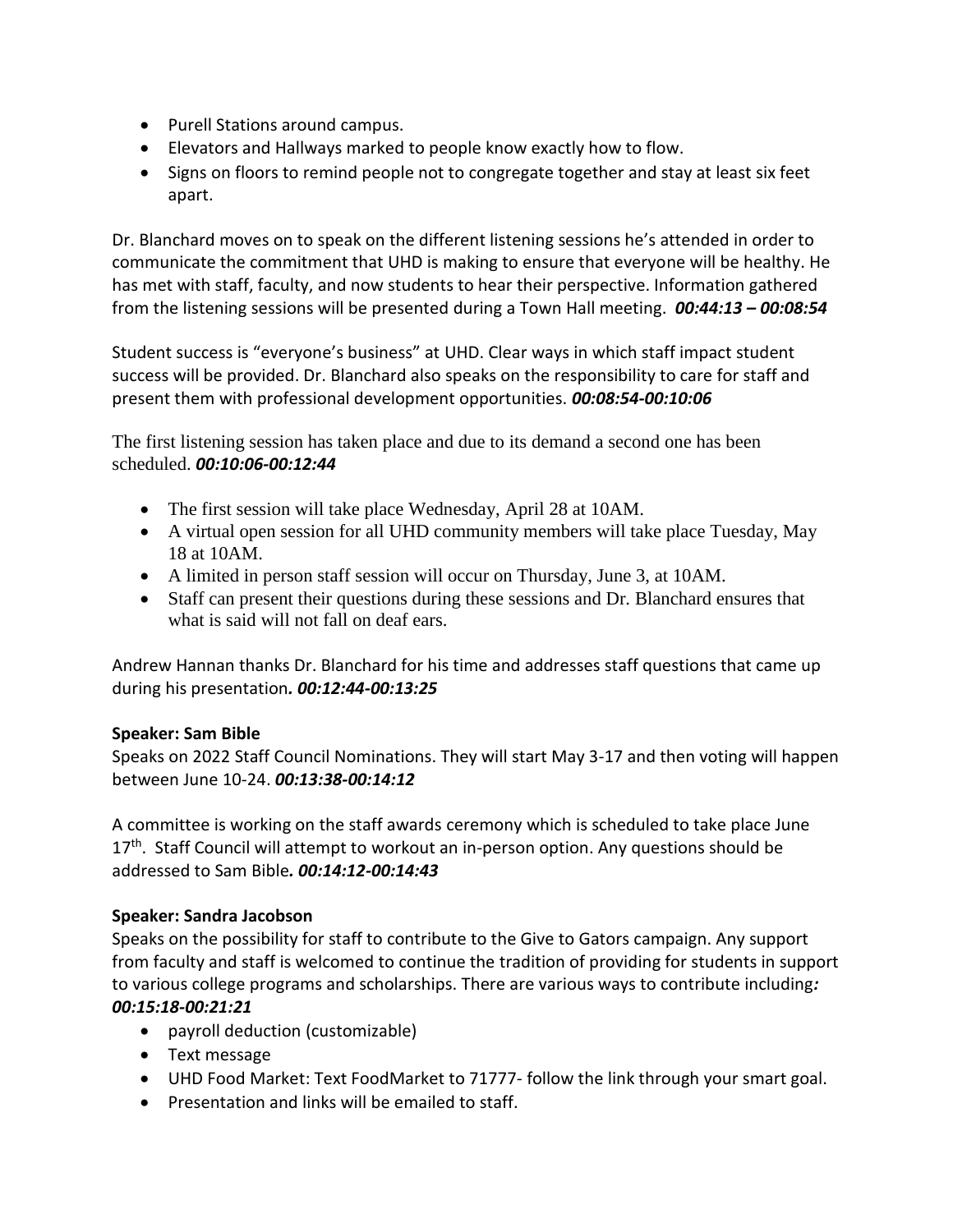## **Speaker: Trenshae Gilbert**

Talks about UHD's Main Event- Drive-in Banquet. Due to inclement weather it has been postponed for next Friday. Trenshae is looking for staff volunteers to support the students and student leaders. Come out in your best 50s gear! *00:21:34- 00:24:49*.

## **Speaker: Rhonda Scherer**

Opening of UHD Sports & Fitness Center. The gym reopened Monday- Friday from 7AM-7PM for the university community. *00:24:53-00:30:18*

- No showers or lockers available.
- Offering online classes.
- Must wear a mask to come in.
- 40-person capacity.
- No Fees for using the gym for staff and faculty. (New Gym being built may charge in the future).
- Restrooms at the gym are available.

Question: Is there a blueprint of the new gym and what amenities it will have? *00:30:18- 00:36:29*

- The new gym is a three-story building.
- Consist of 3 basketball courts and 3 studios.
- DEMO on nutrition demonstration kitchen.
- Recreational space for students to come and relax.
- Indoor Track.
- No swimming pool in the new gym building.
- Team Sports will be brought back for the Fall.

Question to Sandra Jacobson: is that a cat or a dog? *00:36:37- 00:36:47* It's a cat.

Andrew Hannan thanks Rhonda for the information and answering questions. *00:37:09- 00:37:17*

Life events slide show not available, it will likely be posted to the Staff Council website. *00:37:17-00:37:54*

Sam Bible mentions a donation was made to the Gators Giving Campaign. *00:38:06-00:38:20*

COVID-19: a dashboard tracking has been made available on the COVID UHD website for tracking statistics such as the number of cases. *00:38:20- 00:38:27*